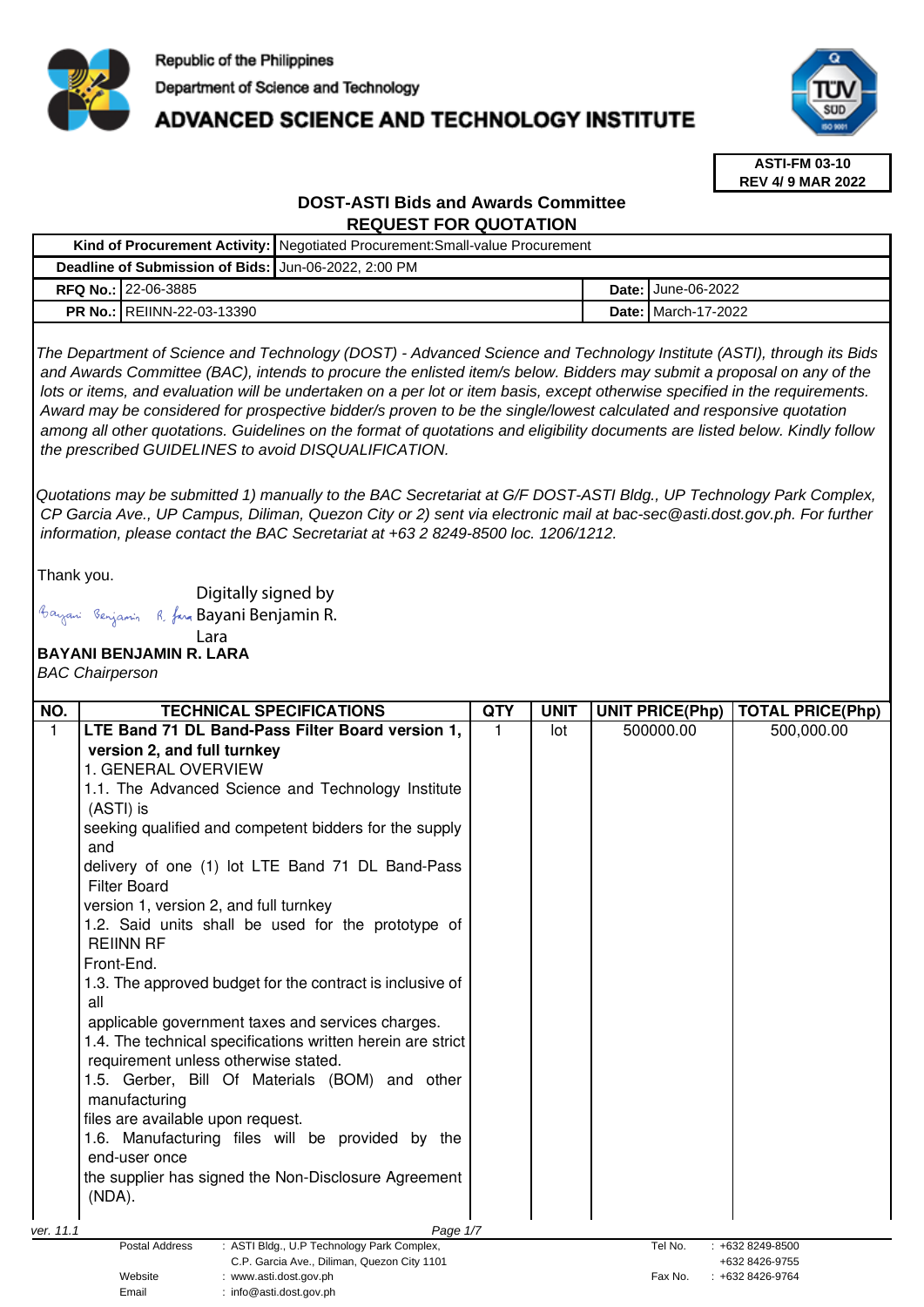2. SPECIFICATIONS 2.1. The supplier must abide and meet the following specifications for the supply and delivery of the following: 2.1.1. LTE Band 71 DL Band-Pass Filter Board v1 2.1.1.1. Quantity: Five (5) Boards 2.1.1.2. Dimension: 48mm\*31mm 2.1.2. LTE Band 71 DL Band-Pass Filter Board v2 2.1.2.1. Quantity: Ten (10) Boards 2.1.2.2. Dimension: 30mm\*25mm 2.1.3. LTE Band UL Band-Pass Filter Board v1 2.1.3.1. Quantity: Five (5) Boards 2.1.3.2. Dimension: 48mm\*31mm 2.1.4. LTE Band UL Band-Pass Filter Board v2 2.1.4.1. Quantity: Ten (10) Boards 2.1.4.2. Dimension: 60mm\*40.5mm 2.1.5. LTE Band 71 Isolator 2.1.5.1. Quantity: Ten (10) Boards 2.1.5.2. Dimension: 61.5mm\*54mm 2.1.6. LTE Band 71 Tunable Digital Step Attenuator 2.1.6.1. Quantity: Five (5) Boards 2.1.7.2. Dimension: 52.5mm\*75.5mm 2.1.7. LTE Band 71 Low Noise Amplifier v1 2.1.7.1. Quantity: Five (5) Boards 2.1.8.2. Dimension: 31.5mm\*40mm 2.1.8. LTE Band 71 Low Noise Amplifier v2 2.1.8.1. Quantity: Five (5) Boards 2.1.8.2. Dimension: 30mm\*55mm 2.1.9. LTE Band 71 Pre-Amplifier Board 2.1.9.1. Quantity: Five (5) Boards 2.1.9.2. Dimension: 25mm\*40mm 2.1.10. LTE Band 71 Reflective Switch 2.1.10.1. Quantity: Five (5) Boards 2.1.10.2. Dimension: 31.5mm\*53mm 2.1.11. LTE Band 71 Bi-Directional Coupler 2.1.11.1. Quantity: Five (5) Boards 2.1.11.2. Dimension: 35mm\*25mm 2.1.12. Lumped LC BPF v1 2.1.12.1. Quantity: Five (5) Boards 2.1.12.2. Dimension: 57.5mm\*20mm 2.1.13. Lumped LC BPF v1.1 2.1.13.1. Quantity: Five (5) Boards 2.1.13.2. Dimension: 57.5mm\*20mm 2.2. PCB board detailed specifications: 2.2.1. Material: FR-4 2.2.2. Number of Layers: Two (2) 2.2.3. Board Thickness: 1.6 mm 2.2.4. Copper Weight: One (1) oz 2.2.5. Silk Screen: White 2.2.6. Surface Finish: HASL LeadFree 2.2.7. Solder Mask: Green 2.2.8. Hole Specifications: 2.2.8.1. Minimum Hole size: 0.25 mm 2.2.8.2. Number of Holes: See BOM for each PCB boards 2.2.9. Minimum Trace/Spacing: 0.15 mm 2.2.10. Test Method: Flying Probe Test & Nail Bed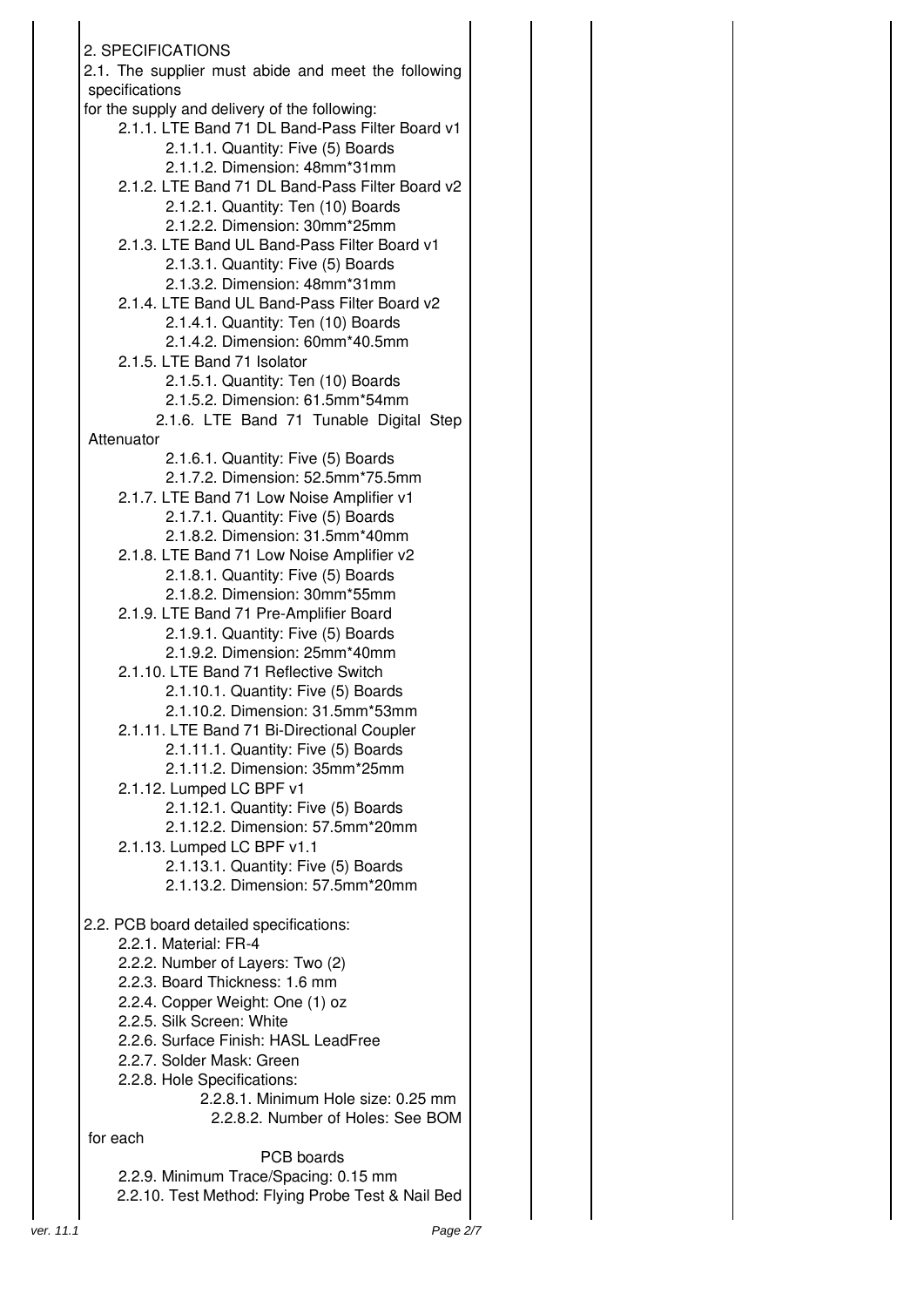|           | Test                                                                                                                                                                                                                                                                        |
|-----------|-----------------------------------------------------------------------------------------------------------------------------------------------------------------------------------------------------------------------------------------------------------------------------|
|           | Required: X-ray test for contacts and<br>solder                                                                                                                                                                                                                             |
|           | 2.3. For each PCB:<br>2.3.1. No. of unique parts: See BOM for each PCB<br><b>Boards</b><br>2.3.2. No. of components: See BOM for each PCB<br><b>Boards</b><br>2.3.3. No. of SMT pads: See BOM for each PCB<br><b>Boards</b><br>2.3.4. No. of Through Hole pins: See BOM for |
|           | each PCB<br><b>Boards</b>                                                                                                                                                                                                                                                   |
|           | 2.4. Package Inclusion:<br>2.4.1. Testing and Validation Services (Automated<br>X-Ray<br>Inspection, Flying Probe Testing, Optical<br>and Quality<br>Control, Functional Testing).<br>2.4.2. Supply of ceramic SMD/SMT filters, SMA                                         |
|           | connectors, etc.                                                                                                                                                                                                                                                            |
|           | 3. WARRANTY AND AFTER SALES SUPPORT<br>3.1. All units must carry one (1) year warranty for other<br>parts and<br>services<br>that covered defects in<br>materials<br>and                                                                                                    |
|           | workmanship.<br>3.2. Replacement units should be provided<br>for<br>defective units,<br>fifteen (15) calendar days upon receipt of notice from                                                                                                                              |
|           | End-users/DOST-ASTI Property and Supply Section.<br>3.2.1. Defective units may be defined as units not<br>working upon<br>testing or units that have failed to work after testing<br>within seven                                                                           |
|           | (7) calendar days from purchase.<br>3.3. End- users must be able to request technical<br>support by<br>phone or email. Moreover, technical support service                                                                                                                  |
|           | should be<br>available and can reached from Mondays to Fridays at<br>8am-5pm                                                                                                                                                                                                |
|           | subject upon the availability of the aforementioned.<br>3.3.1. The end-user should receive feedbacks and                                                                                                                                                                    |
|           | responses<br>from the third party twenty-four (24) hours after the<br>inquiry or<br>concern was made.                                                                                                                                                                       |
|           | 4. PAYMENT AND DELIVERY TERMS<br>4.1. Delivery of Goods and/or performance of services<br>shall be                                                                                                                                                                          |
|           | made by the supplier on or before 24 June 2022 upon<br>issuance<br>of Notice to Proceed.                                                                                                                                                                                    |
|           | 4.2. The PCB Boards and full turnkey units must be<br>brand<br>new and unused.                                                                                                                                                                                              |
|           | 4.3. Breakdown of prices must be submitted upon                                                                                                                                                                                                                             |
| ver. 11.1 | Page 3/7                                                                                                                                                                                                                                                                    |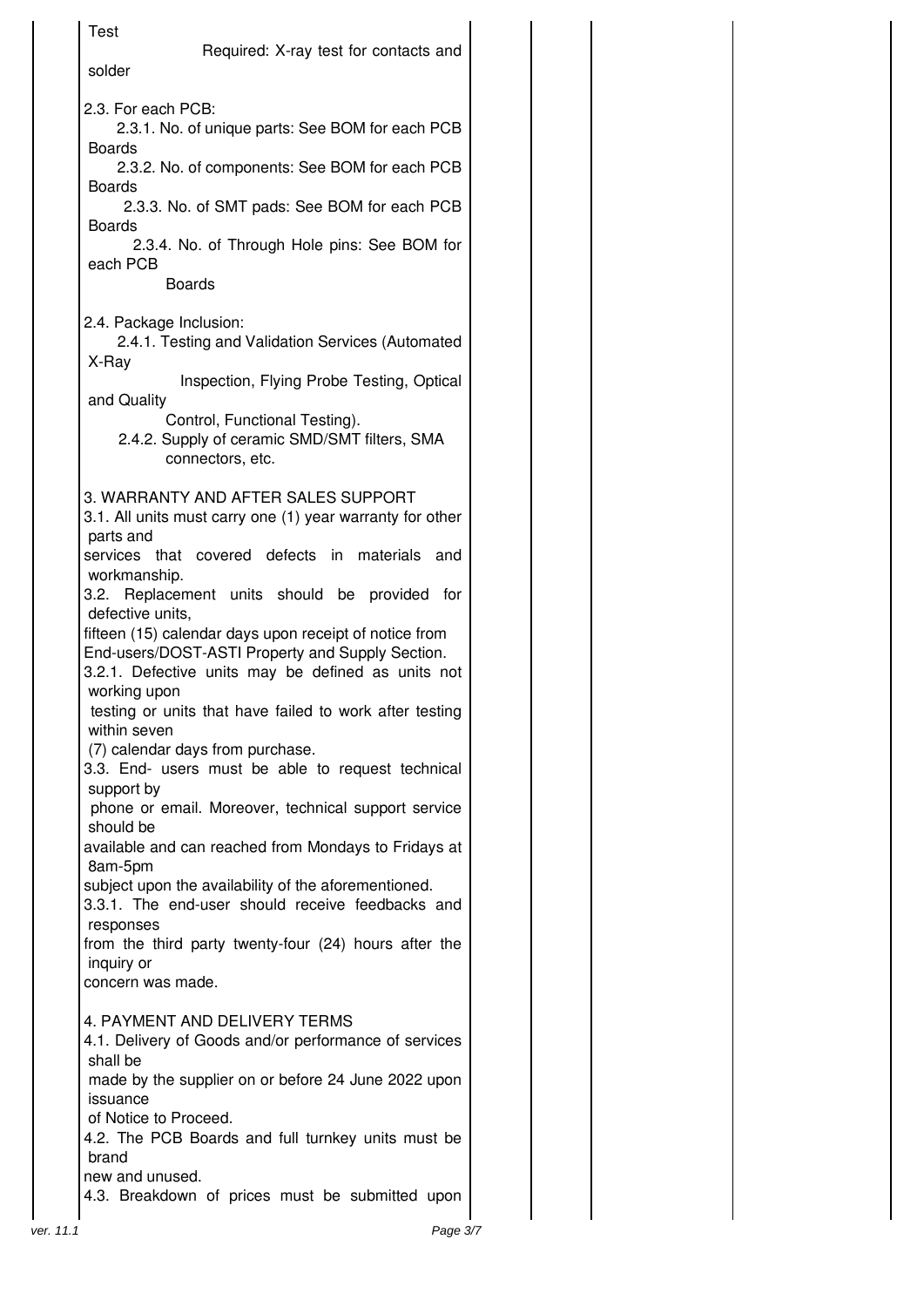|                | submission of<br>quotations.<br>Payment<br>4.4.<br>shall<br>be<br>made<br>only<br>upon<br>certification/acceptance<br>by End User to the effect that the Goods have been<br>rendered or<br>delivered in accordance with the terms of this Contract<br>and have<br>been duly inspected and accepted. No payment shall<br>be made<br>for services not yet rendered of for the supplies and<br>material not<br>yet delivered under this Contract.<br>4.5. The price of the bid must be inclusive of<br>government tax and<br>fees.<br>4.6. Strict compliance with explicit instructions and<br>specifications<br>laid out by the REIINN hardware team in the preceding<br>sections<br>are non-negotiable unless stated otherwise. |   |     |          |            |
|----------------|--------------------------------------------------------------------------------------------------------------------------------------------------------------------------------------------------------------------------------------------------------------------------------------------------------------------------------------------------------------------------------------------------------------------------------------------------------------------------------------------------------------------------------------------------------------------------------------------------------------------------------------------------------------------------------------------------------------------------------|---|-----|----------|------------|
| $\overline{2}$ | <b>PCB</b><br><b>Supply</b><br>and Delivery<br>of<br><b>Boards</b><br>for<br><b>RuralCasting Power Supply</b><br>1. GENERAL OVERVIEW                                                                                                                                                                                                                                                                                                                                                                                                                                                                                                                                                                                           | 6 | set | 20500.00 | 123,000.00 |
|                | 1.1. The Advanced Science and Technology Institute<br>(ASTI) is<br>seeking qualified and competent bidders for the supply                                                                                                                                                                                                                                                                                                                                                                                                                                                                                                                                                                                                      |   |     |          |            |
|                | and                                                                                                                                                                                                                                                                                                                                                                                                                                                                                                                                                                                                                                                                                                                            |   |     |          |            |
|                | delivery of six (6) sets PCB Boards for RuralCasting<br>Power                                                                                                                                                                                                                                                                                                                                                                                                                                                                                                                                                                                                                                                                  |   |     |          |            |
|                | Supply<br>1.2. Said units shall be used for the prototype of<br>RuralCasting<br>Set-top box component.<br>1.3. The approved budget for the contract is inclusive of                                                                                                                                                                                                                                                                                                                                                                                                                                                                                                                                                            |   |     |          |            |
|                | all                                                                                                                                                                                                                                                                                                                                                                                                                                                                                                                                                                                                                                                                                                                            |   |     |          |            |
|                | applicable government taxes and services charges.<br>1.4. The technical specifications written herein are strict<br>requirement unless otherwise stated.<br>1.5. Gerber, Bill Of Materials (BOM) and other<br>manufacturing                                                                                                                                                                                                                                                                                                                                                                                                                                                                                                    |   |     |          |            |
|                | files are available upon request.<br>1.6. Manufacturing files will be provided by the                                                                                                                                                                                                                                                                                                                                                                                                                                                                                                                                                                                                                                          |   |     |          |            |
|                | end-user once<br>the supplier has signed the Non-Disclosure Agreement<br>(NDA).                                                                                                                                                                                                                                                                                                                                                                                                                                                                                                                                                                                                                                                |   |     |          |            |
|                | 2. SPECIFICATIONS<br>2.1. The supplier must abide and meet the following<br>specifications                                                                                                                                                                                                                                                                                                                                                                                                                                                                                                                                                                                                                                     |   |     |          |            |
|                | for the supply and delivery of the following:<br>2.1.1. Number of Layers: Two (2)<br>2.1.2. Dimension/mm: 52*39                                                                                                                                                                                                                                                                                                                                                                                                                                                                                                                                                                                                                |   |     |          |            |
|                | 2.1.3. Thickness/mm: 1.6<br>2.1.4. Surface Finished: HASL                                                                                                                                                                                                                                                                                                                                                                                                                                                                                                                                                                                                                                                                      |   |     |          |            |
|                | 2.1.5. Solder Mask: Green                                                                                                                                                                                                                                                                                                                                                                                                                                                                                                                                                                                                                                                                                                      |   |     |          |            |
|                | 2.1.6. Silkscreen: White                                                                                                                                                                                                                                                                                                                                                                                                                                                                                                                                                                                                                                                                                                       |   |     |          |            |
|                | 2.1.7. Copper Weight: 1oz<br>2.2. For each PCB:                                                                                                                                                                                                                                                                                                                                                                                                                                                                                                                                                                                                                                                                                |   |     |          |            |
| ver. 11.1      | Page 4/7                                                                                                                                                                                                                                                                                                                                                                                                                                                                                                                                                                                                                                                                                                                       |   |     |          |            |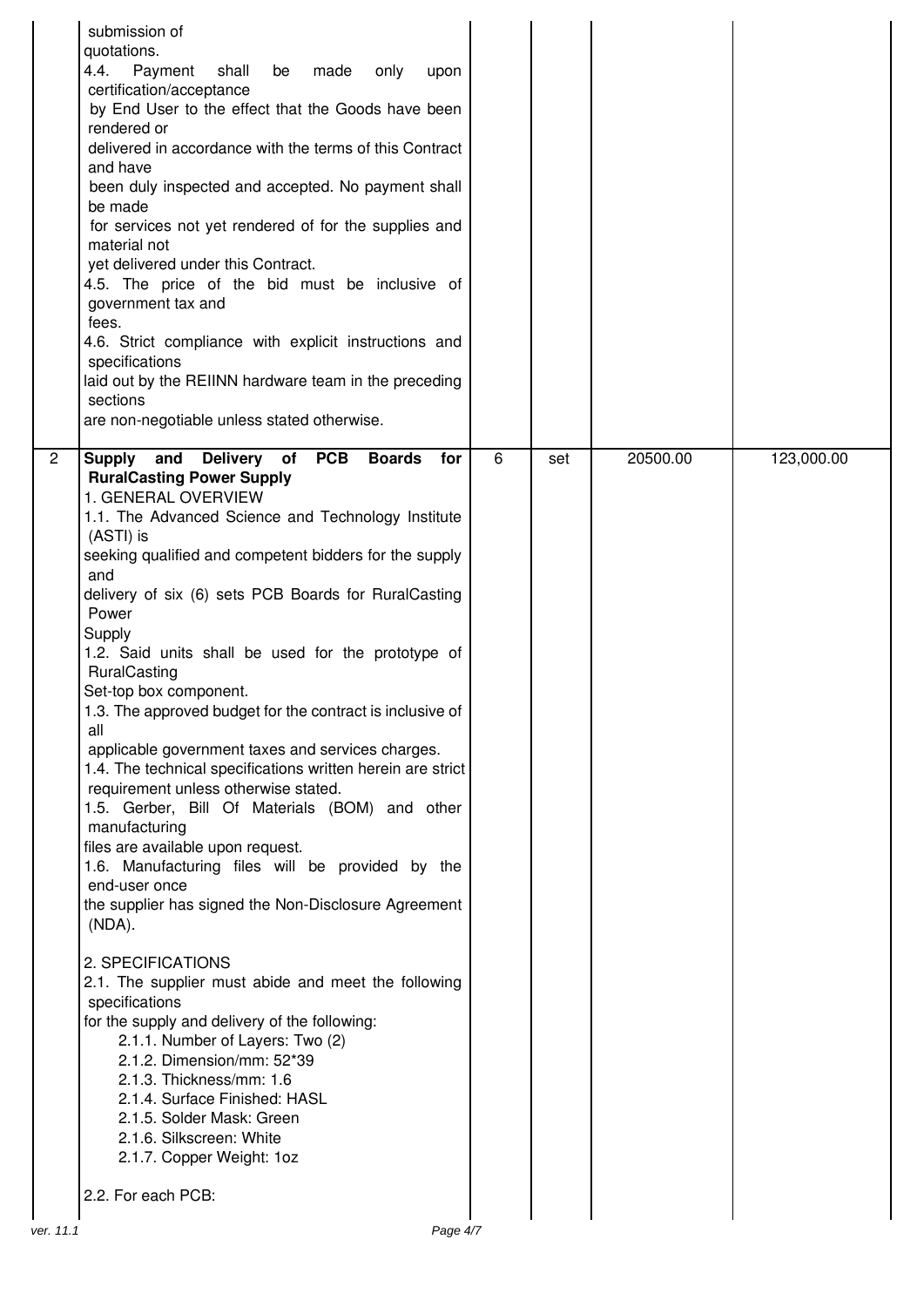| 2.2.1. No. of unique Parts: 11                                                        |  |
|---------------------------------------------------------------------------------------|--|
| 2.2.2. No. of Components: 18                                                          |  |
| 2.2.3. No. of SMD pads: 24                                                            |  |
| 2.2.4. THT pads: 18                                                                   |  |
| 3. WARRANTY AND AFTER SALES SUPPORT                                                   |  |
| 3.1. All units must carry one (1) year warranty for other                             |  |
| parts and                                                                             |  |
| services that covered defects in materials and                                        |  |
| workmanship.                                                                          |  |
| 3.2. Replacement units should be provided for<br>defective units,                     |  |
| fifteen (15) calendar days upon receipt of notice from                                |  |
| End-users/DOST-ASTI Property and Supply Section.                                      |  |
| 3.2.1. Defective units may be defined as units not                                    |  |
| working upon                                                                          |  |
| testing or units that have failed to work after testing<br>within seven               |  |
|                                                                                       |  |
| (7) calendar days from purchase.<br>3.3. End- users must be able to request technical |  |
| support by                                                                            |  |
| phone or email. Moreover, technical support service                                   |  |
| should be                                                                             |  |
| available and can reached from Mondays to Fridays at                                  |  |
| 8am-5pm                                                                               |  |
| subject upon the availability of the aforementioned.                                  |  |
| 3.3.1. The end-user should receive feedbacks and                                      |  |
| responses                                                                             |  |
| from the third party twenty-four (24) hours after the                                 |  |
| inquiry or<br>concern was made.                                                       |  |
|                                                                                       |  |
| 4. PAYMENT AND DELIVERY TERMS                                                         |  |
| 4.1. Delivery of Goods and/or performance of services                                 |  |
| shall be                                                                              |  |
| made by the supplier on or before 24 June 2022 upon                                   |  |
| issuance                                                                              |  |
| of Notice to Proceed.                                                                 |  |
| 4.2. The PCB Boards must be brand new and unused.                                     |  |
| 4.3. Breakdown of prices must be submitted upon                                       |  |
| submission of<br>quotations.                                                          |  |
| 4.4.<br>Payment<br>shall<br>made<br>be<br>only<br>upon                                |  |
| certification/acceptance                                                              |  |
| by End User to the effect that the Goods have been                                    |  |
| rendered or                                                                           |  |
| delivered in accordance with the terms of this Contract                               |  |
| and have                                                                              |  |
| been duly inspected and accepted. No payment shall                                    |  |
| be made                                                                               |  |
| for services not yet rendered of for the supplies and                                 |  |
| material not                                                                          |  |
| yet delivered under this Contract.<br>4.5. The price of the bid must be inclusive of  |  |
| government tax and                                                                    |  |
| fees.                                                                                 |  |
| 4.6. Strict compliance with explicit instructions and                                 |  |
| specifications                                                                        |  |
| laid out by the REIINN hardware team in the preceding                                 |  |
| sections                                                                              |  |
| are non-negotiable unless stated otherwise.                                           |  |
|                                                                                       |  |